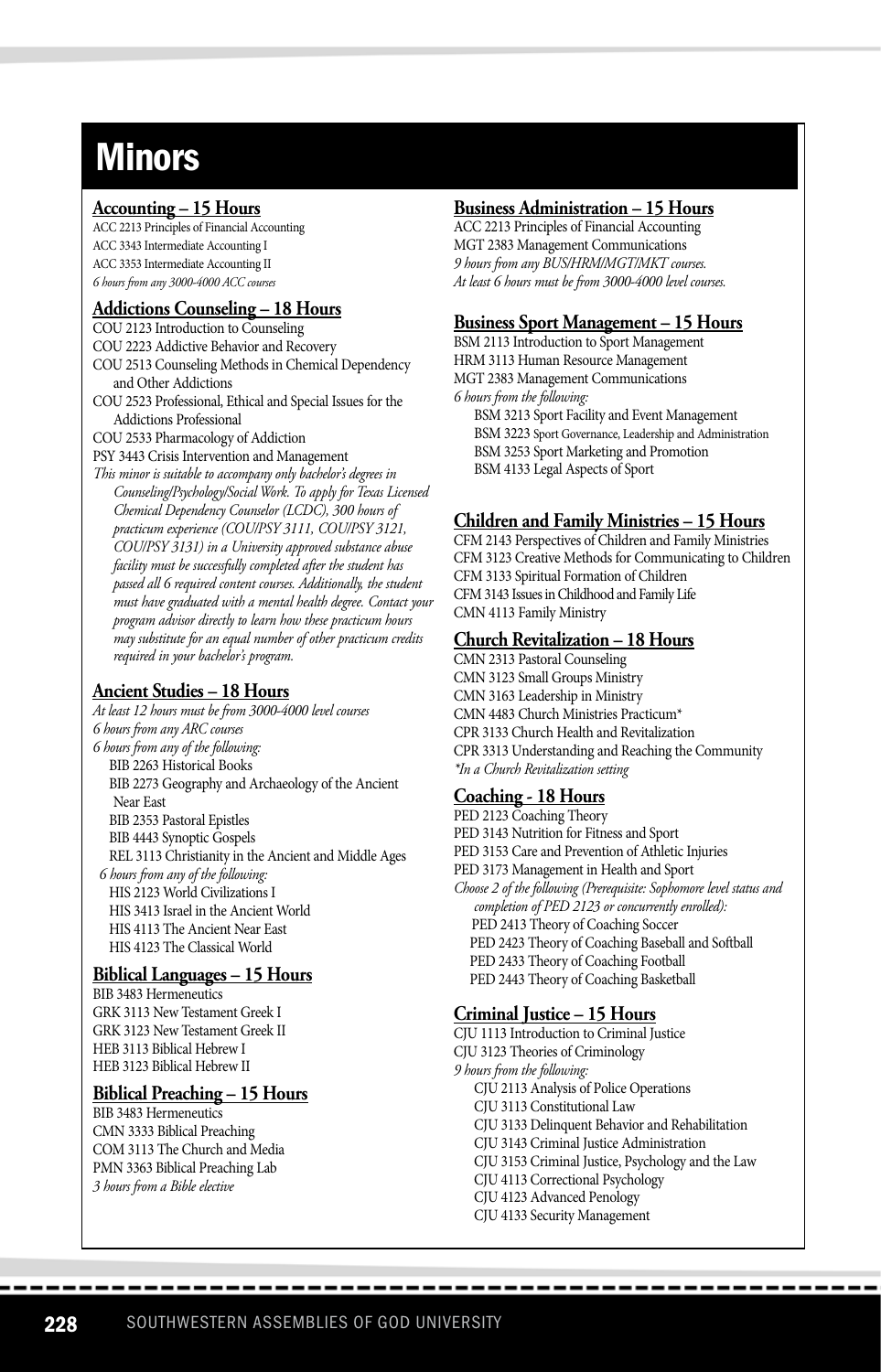# Minors *continued*

#### **Digital Media – 15 Hours**

COM 2143 Scriptwriting for Theatre and Film MED 2123 Introduction to Media Production MED 3143 Cinematic Pre-production MED 3163 Electronic Field Production MED 4113 Advanced Digital Editing

### **History – 15 Hours**

*15 hours from the following without duplicating courses from General Studies. At least 9 hours must be from 3000-4000 level courses:* HIS 1113 American History I HIS 1123 American History II HIS 2113 Introduction to Economic History HIS 2123 World Civilizations I HIS 2133 World Civilizations II HIS 3113 American Early Federal and Jacksonion Eras HIS 3123 American Sectional Conflict and Gilded Age HIS 3133 America Since 1900 HIS 3413 Israel in the Ancient World HIS 4113 The Ancient Near East HIS 4123 The Classical World HIS 4133 Medieval Western History HIS 4143 The Modern Western World

#### **Human Resource Management – 15 Hours**

HRM 3113 Human Resource Management HRM 4113 Compensation Management HRM 4123 Employment Law HRM 4133 Human Resource Development *3 hours from the following:* MGT 2383 Management Communications MGT 4113 Organizational Behavior

# **Intercultural Studies – 15 Hours**

BIB 1143 The Church in Mission ICS 3173 Personal Adjustment for Cross-Cultural Service ISC 3363 World Religions *6 hours from the following:* ICS 2153 Spiritual Development ICS 2163 Strategic Opportunities in US Service ICS 3113 Holistic Relief and Development ICS 3123 Understanding the Spirit World ICS 4123 Cults, Occults and Folk Religions ICS 4143 Priorities for Intercultural Service ICS 4153 Strategies for Multiethnic Service ICS 4173 Cultural Anthropology REL 3133 In-Context Experience

### **Literature – 15 Hours**

ENG 2273 Introduction to Literature

*(A student pursuing a Literature minor is required to take ENG 2273 followed by 12 additional hours of literature courses, unless that student has successfully completed ENG 2273 in the General Education Studies. In that case, all 15 hours would come from the list below):*

ENG 2233 American Literature I

ENG 2243 American Literature II ENG 3123 English Literature I ENG 3153 Modern American Authors ENG 3163 Christian Thought in Literature ENG 3173 Special Topics in Literature ENG 3183 19th Century American Literature ENG 3233 English Literature II ENG 3373 Bible as Literature ENG 4133 Introduction to Literary Theory ENG 4143 The Victorian Period ENG 4153 American Drama ENG 4173 Contemporary American Poetry ENG 4423 World Literature ENG 4433 Shakespeare

#### **Management – 15 hours**

ACC 2213 Principles of Financial Accounting HRM 3113 Human Resource Management MGT 2313 Principles of Management MGT 2383 Management Communications MGT 4453 Operations Management

#### **Marketing - 15 hours**

MKT 2313 Principles of Marketing MKT 3223 Consumer Behavior MKT 3233 Business Marketing MKT 4223 Advertising and Promotion MKT 4243 Marketing Management

#### **Marriage and Family Counseling – 15 Hours**

COU 2113 Counseling Families Through the Life Cycle COU 2213 Counseling Children and Adolescents COU 3113 Theories of Marriage and Family Counseling COU 4413 Methods and Techniques of Marriage and Family Counseling SOC 2253 Marriage and Family Relationships

#### **Mathematics - 17 Hours**

MTH 2211 Calculus I Lab MTH 2213 Calculus I MTH 2221 Calculus II Lab MTH 2223 Calculus II *6 hours from the following:* MTH 3313 Calculus III MTH 3323 Introduction to Proofs and Discrete **Mathematics**  MTH 3333 Introduction to Linear Algebra MTH 3343 Linear Algebra MTH 3413 Statistics *3 hours from the following:* MTH 4113 Abstract Algebra I MTH 4123 Real Analysis I MTH 4133 Numerical Methods MTH 4153 Modern Geometry